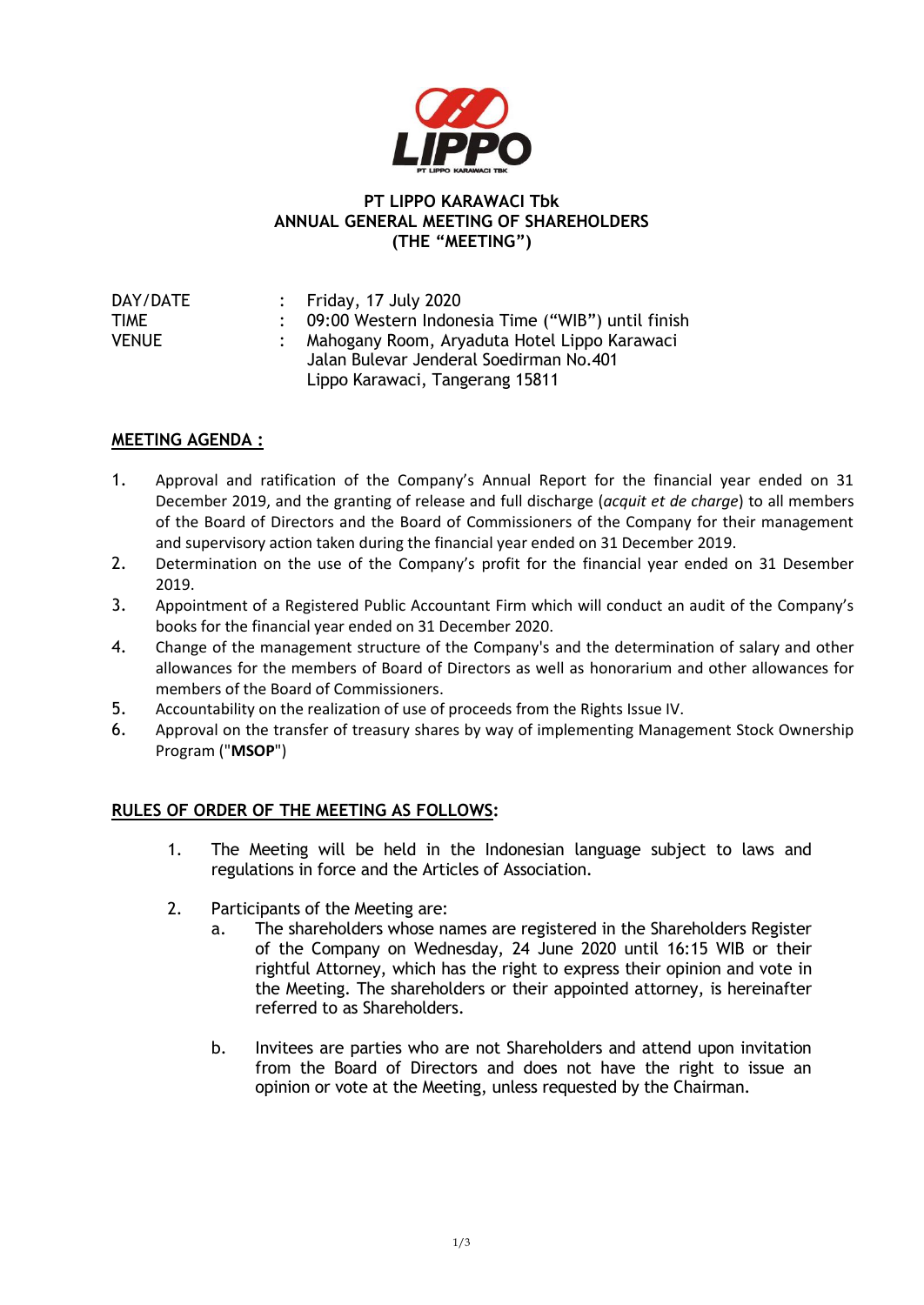- 3. The Chairman of the Meeting is entitled to ask the attendees of the Meeting to prove their right to be present and to express themselves.
- 4. All Meeting agendas will be discussed continuously.
- 5. When finished discussing each meeting agenda, the Shareholders are given the opportunity to raise questions, opinions, proposals or suggestions in relation to the discussed agenda.
- 6. The Chairman of the Meeting will provide an opportunity for Shareholders to raise questions and/or express their opinion before the voting regarding the agenda related to the Meeting is held, with the following procedure:
	- a) Shareholders who wish to submit questions and/or express his opinion to raise their hand so that the officer can give Enquiry Form. The form must include the names, addresses, job title, and the company name which represents the number of shares owned or represented, as well as any questions or opinions. Sheets will be taken by the official inquiry and submitted to the Chairman of the Meeting.
	- b) Then, the Chairman of the Meeting will provide answers or responses one by one to the questions submitted by the relevant Shareholder concerning the related Meeting Agenda, the Chairman may request assistance from members of the Board of Directors or other parties to answer the questions posed.
- 7. For each Meeting agenda, participants of the Meeting is given the opportunity to raise questions within 10 minutes and can be extended if deemed necessary by the Chairman of the Meeting.
- 8. Decisions will be taken after all questions are answered and/or after the time for question and answers is up.
- 9. The decision is to be taken by deliberation to reach consensus. If consensus is not reached through such deliberation, then the decision will be taken by voting.
- 10. The voting is done by raising hands with the following procedure:
	- a. Each share entitles its holder issue 1 (one) vote. If a Shareholder has more than 1 (one) share, then he is only required to vote 1 (one) time and such vote represents all of the shares owned or represented.
	- b. For the First until sixth Agenda of the Meeting, a valid decision is taken by voting based on the affirmative vote summing more than 1/2 (half) of the number of votes issued legally at the Meeting.
		- The voting is done with the following procedure:
		- (1) Those who vote against are asked to raise their hands;
		- (2) Those who vote abstain are asked to raise their hands; and
		- (3) Those who does not raise their hands are deemed to vote 'agree'.